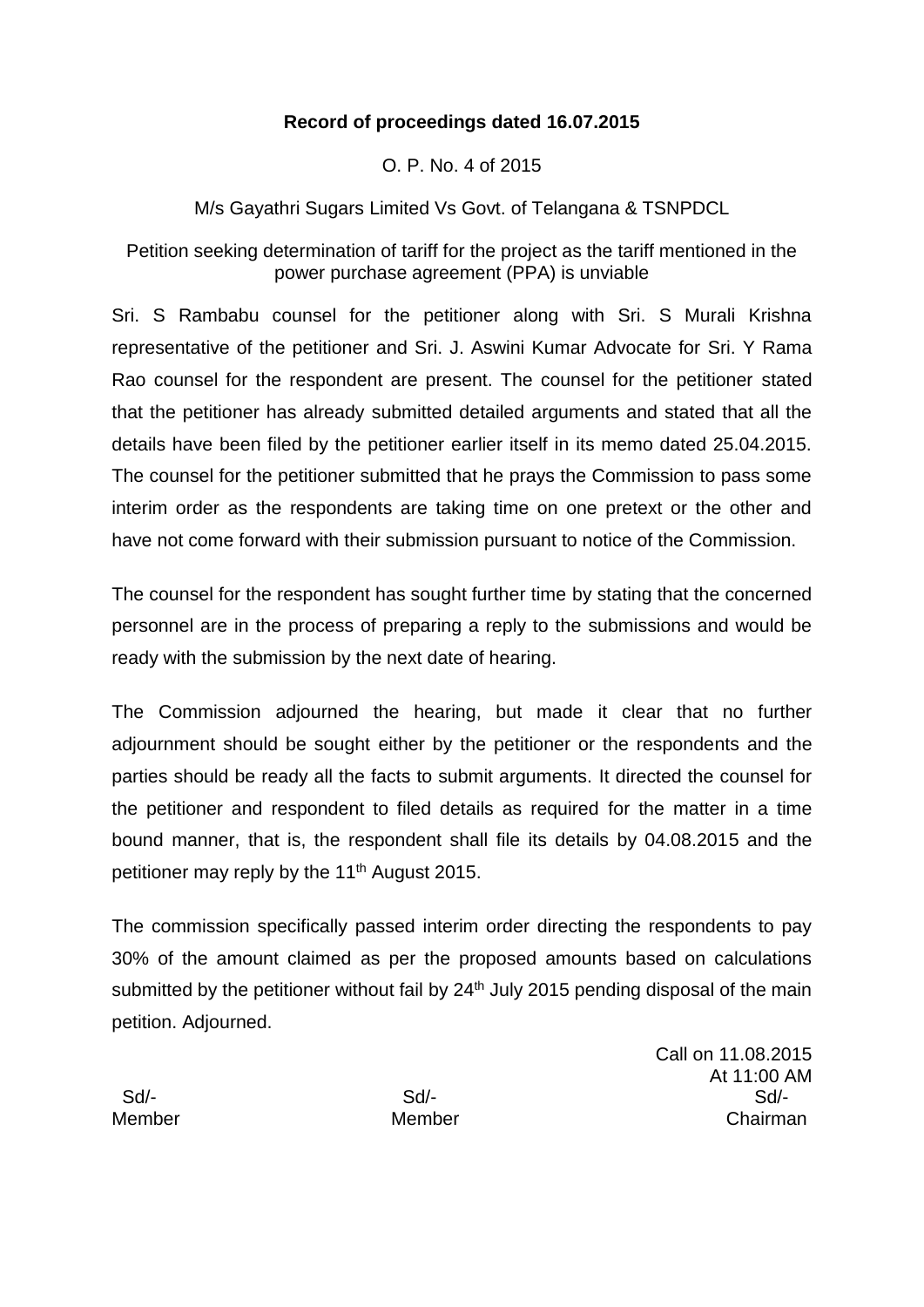### O. P. No. 5 of 2015

### M/s Knowledge Infrastructure Systems Pvt. Ltd & M/s Shalivahana (MSW) Green Energy Ltd. vs TSSPDCL & TSPCC

Petition filed u/s 86 (1) (f) of the Electricity Act, 2003 claiming certain amounts due on account of supply of electricity under short term purchase for the months January, February and March, 2013

Sri. M. K. Viswanatha Naidu Advocate for Sri. Challa Gunaranjan counsel for the petitioner and Sri. J. Aswini Kumar Advocate for Sri. Y Rama Rao counsel for the respondent are present. The counsel for the petitioner stated that the petitioner has to take steps to amend the cause title and needs to file the necessary petition, therefore, he seeks time to file the same. The counsel for the respondent has no objection

The Commission adjourned the hearing granting time for filing the necessary application. Adjourned.

Call on 04.08.2015 At 11:00 AM Sd/- Sd/- Sd/- Member Member Chairman

## O. P. No. 6 of 2015

M/s Rithwik Power Projects Ltd. vs TSNPDCL

Petition filed seeking directions to the licensee for payment of tariff for the additional capacity of 1.5 MW at the rate being paid to existing 6 MW power plant.

Sri. M. K. Viswanatha Naidu Advocate for Sri. Challa Gunaranjan counsel for the petitioner and Sri. J. Aswini Kumar Advocate for Sri. Y Rama Rao counsel for the respondent are present. The counsel for the petitioner stated that the petitioner has to take steps to amend the cause title and needs to file the necessary petition, therefore, he seeks time to file the same. The counsel for the respondent has no objection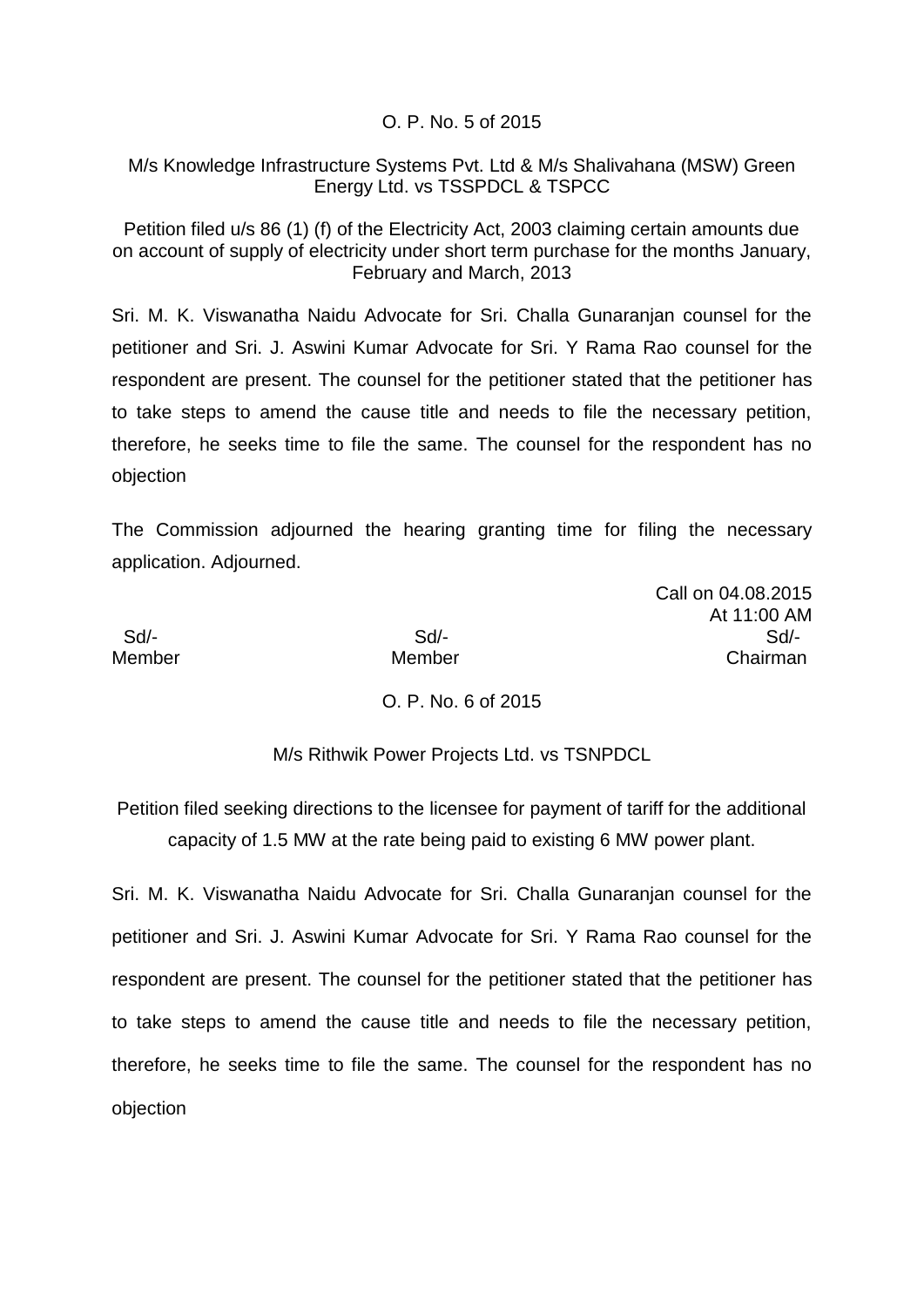The Commission adjourned the hearing granting time for filing the necessary application. Adjourned.

Call on 04.08.2015 At 11:00 AM Sd/- Sd/- Sd/- Member Member Chairman

O. P. No. 7 of 2015

M/s Shalivahana (MSW) Green Energy Ltd. Vs TSLDC

Petition filed questioning the refusal of grant of accreditation for the 12 MW MSW project under RPPO Regulation.

Sri. M. K. Viswanatha Naidu Advocate for Sri. Challa Gunaranjan counsel for the petitioner and Sri. J. Aswini Kumar Advocate for Sri. Y Rama Rao counsel for the respondent are present. The counsel for the petitioner stated that the petitioner has to take steps to amend the cause title and needs to file the necessary petition, therefore, he seeks time to file the same. The counsel for the respondent has no objection

The Commission adjourned the hearing granting time for filing the necessary application. Adjourned.

Call on 04.08.2015 At 11:00 AM Sd/- Sd/- Sd/- Member Member Chairman

O. P. No. 11 of 2015

M/s SLT Power & Infrastructure Projects Pvt.Ltd. Vs Govt.of Telangana, TSTRANSCO, TSSPDCL & NREDCAP

Petition seeking directions to apply the tariff determined on 22.06.2013 in respect of the industrial waste project of 3.5 MW of the petitioner in terms of order of Hon'ble ATE dated 20.12.2012.

Sri. M. V. Pratap Kumar counsel for the petitioner along with Sri. G Vijay Bhaskar Reddy representative of the petitioner and Sri. J. Aswini Kumar Advocate for Sri. Y Rama Rao counsel for the respondent are present. The counsel for the petitioner stated that the petitioner has already filed the necessary information. He pleaded for some interim order based on which he could revive the generation unit. The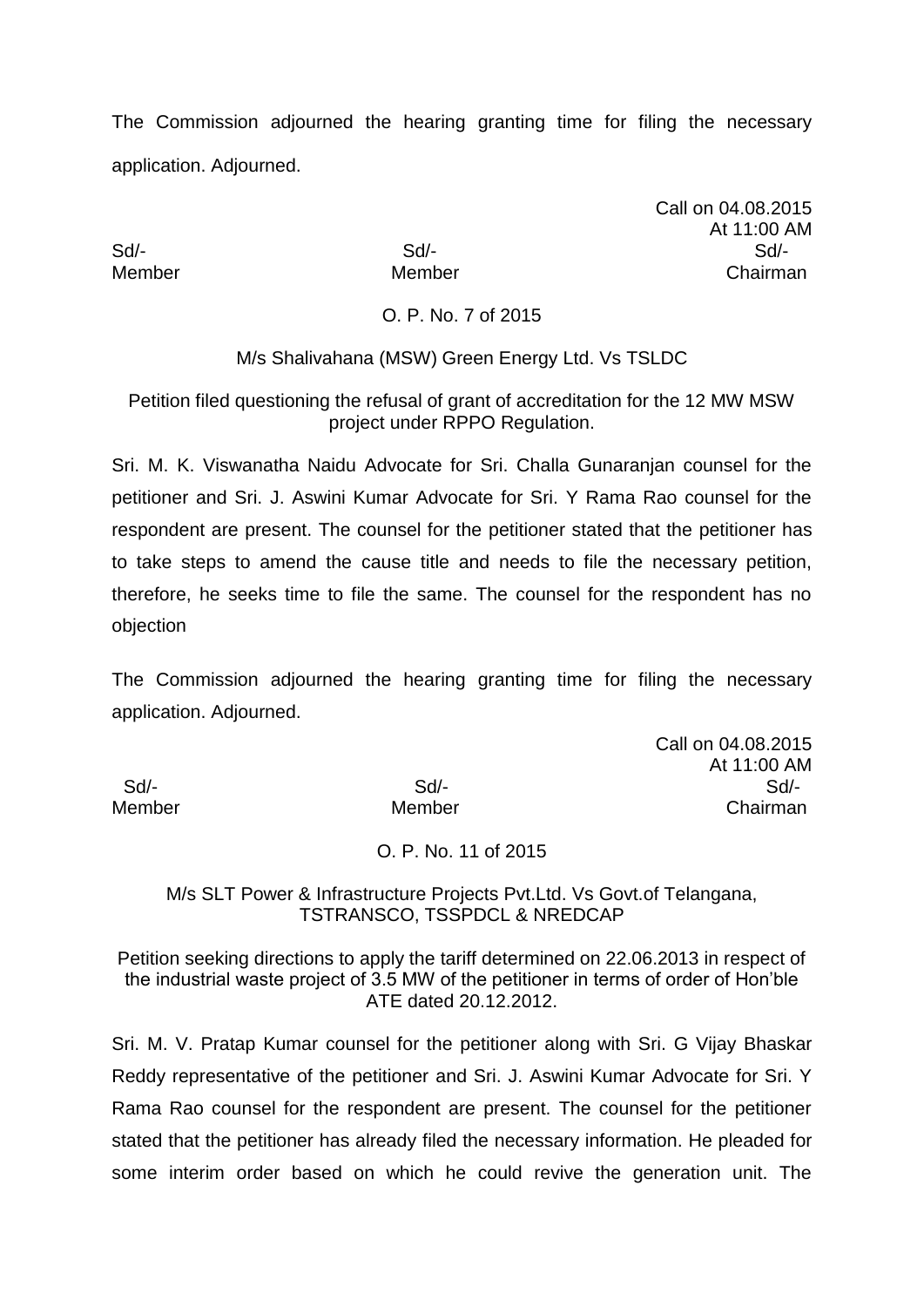respondents sought time for filing the written submissions and stated that the commission is required to decide the tariff as per order of Hon'ble ATE.

The Commission desired that the respondent should come out with the necessary data based on the information filed by the petitioner by  $4<sup>th</sup>$  August 2015 with a copy of the same to the petitioner. The petitioner should respond to the submission by 07.08.2015.

The Commission adjourned the hearing, but made it clear that parties should be ready with all the facts to submit arguments including the filing as directed. Adjourned.

Sd/- Sd/- Sd/- Member Member Chairman

# O. P. No. 13 of 2015

M/s Global Energy Pvt. Ltd. Vs Nil & M/s Ushdev Engitech Ltd.(Implead petition)

Petition seeking intra state trading license for the State of Telangana Petition to implead the petition in IA as Respondents in OP Nos. 13 of 2015

Sri. P Vikram counsel for the petitioner and Sri. J. Aswini Kumar Advocate for Sri. B. Tagore counsel for the respondent are present. The counsel for the petitioner stated that the petitioner has sought intra state trading license and the respondents has no locus in the matter. It has filed a counter affidavit to the implead petition which the counsel for the implead petitioner has confirmed about its receipt. However the counsel for the implead petitioner sought time to file a reply in the matter and sought adjournment.

The Commission adjourned the hearing at the request of the parties.

Call on 04.08.2015 At 11:00 AM Sd/- Sd/- Sd/- Member Member Chairman

Call on 11.08.2015

At 11:00 AM

O. P. No. 59 of 2015 And I. A. No. 20 of 2015

M/s KSK Mahanadi Power Company Ltd. Vs DISCOMS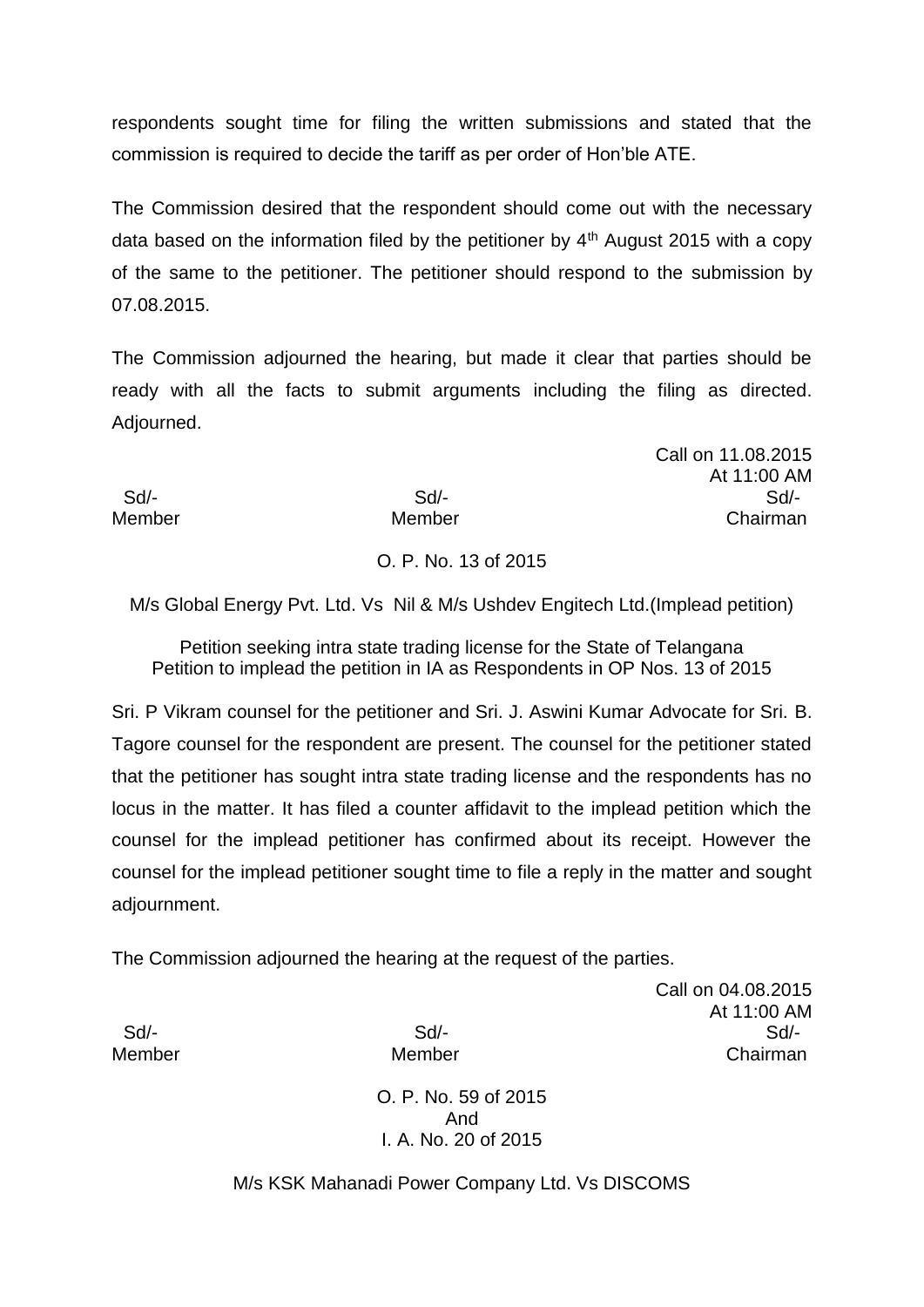Petition u/s 86 (1) (f) of the Electricity Act, 2003 for adjudication of dispute relating to claim of respondents towards liquidated damages of Rs. 23.60 crs under Article 4.8 of the power purchase agreement (PPA) dt.31.07.2012 entered between the parties.

Sri. Gurukumar Hebbar Regulatory Incharge being representative for the petitioner and Sri. J. Aswini Kumar Advocate for Sri. Y Rama Rao counsel for the respondent are present. The representative of the petitioner stated that the power is shared individually and the ratios are already defined in the agreement itself. The PPA itself provided for individual invoices to be raised and payment of the amounts is being done independently only.

The counsel respondent reiterated that the PPA is a combined PPA and therefore involves issues of jurisdiction. Moreover, the petitioner has filed an application for amendment of the title for which the respondents have to respond.

The Commission desired that the petitioner should file detailed evidence to show that it is being paid by individual DISCOM upon whom bill is being raised. Likewise the DISCOM should be ready to submit the factual position. In the circumstances matter is adjourned

Call on 11.08.2015 At 11:00 AM Sd/- Sd/- Sd/- Member Member Chairman

# O. P. No. 60 of 2015

DISCOMS & APPCC Vs M/s KSK Mahanadi Power Company Ltd. & 4 others

Petition u/s 86 (1) (f) of the Electricity Act, 2003 for directions on illegal claim of Rs. 66.31 crs towards the transmission charges for the period  $16<sup>th</sup>$  June, 2013 to  $13<sup>th</sup>$ August, 2013 and capacity charges for the the period  $16<sup>th</sup>$  June, 2013 to 26<sup>th</sup> July, 2013 by illegal invoking letter of credit by M/s KSK Mahanadi Power Company Ltd., for the period without supplying power to the petitioners.

Sri. J. Aswini Kumar Advocate for Sri. Y Rama Rao counsel for the petitioner and Sri. Gurukumar Hebbar Regulatory Incharge being the representative for the respondent are present. The representative of the respondent stated that the power is shared individually and the ratios are already defined in the agreement itself. The PPA itself provided for individual invoices to be raised and payment of the amounts is being done independently only. He also stated that the petitioners have to take necessary steps to amend the petition.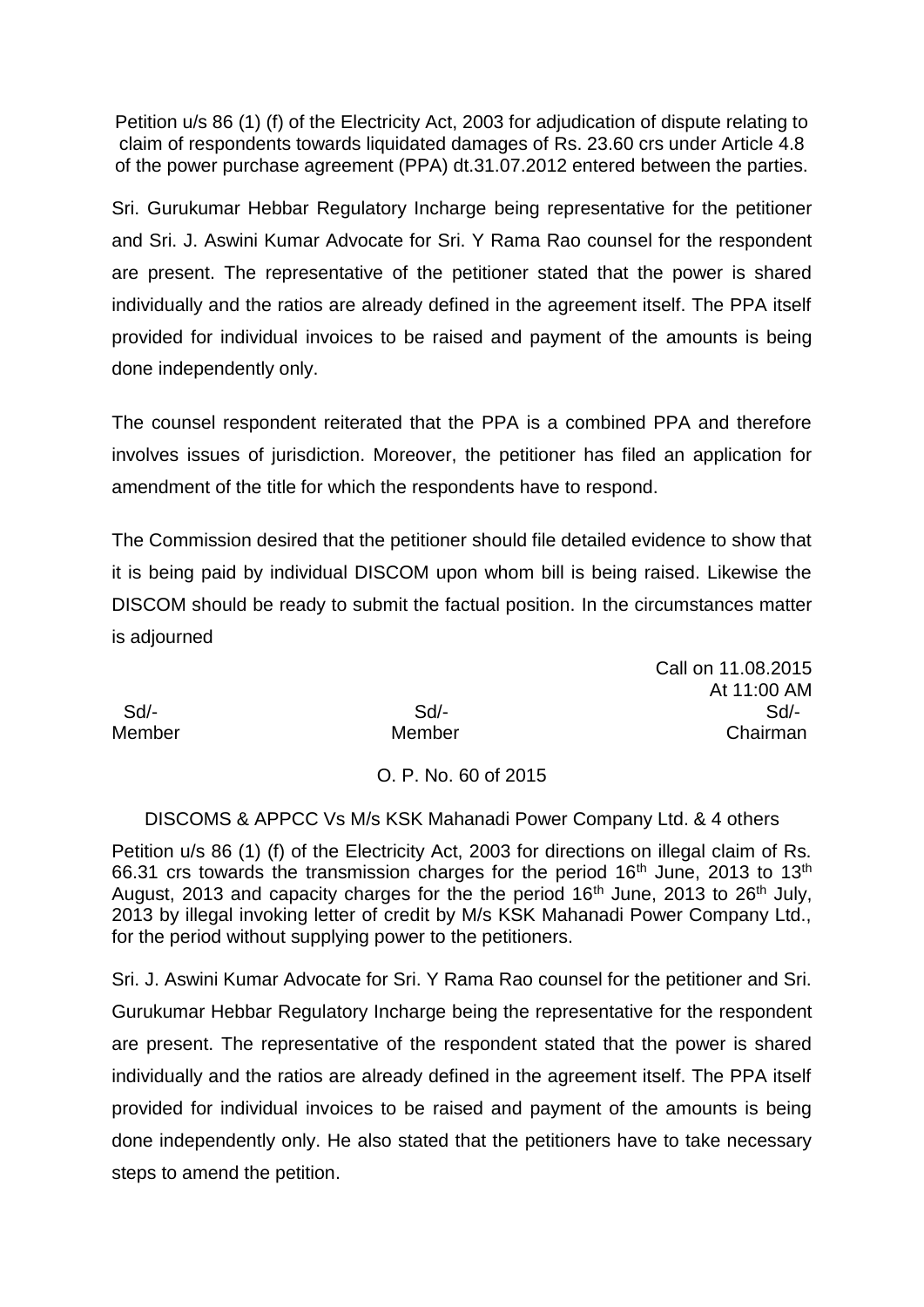The counsel petitioner reiterated that the PPA is a combined PPA and therefore involves issues of jurisdiction.

The Commission desired that the respondent should file detailed evidence to show that it is being paid by individual DISCOM upon whom bill is being raised. Likewise the DISCOMs should be ready to submit the factual position. In the circumstances matter is adjourned

Call on 11.08.2015 At 11:00 AM Sd/- Sd/- Sd/- Member Member Chairman

> O. P. No. 68 of 2015 And I.A.No. 19 of 2015

# M/s KSK Mahanadi Power Company Ltd. Vs DISCOMS

Petition filed under Section 86 (1) (f) of the Electricity Act, 2003 seeking adjudication of disputes arising under the power purchase agreement dt.31.07.2012 between the parties

Sri. Gurukumar Hebbar Regulatory Incharge for the petitioner and Sri. J. Aswini Kumar Advocate for Sri. Y Rama Rao counsel for the respondent are present. The representative of the petitioner stated that the power is shared individually and the ratios are already defined in the agreement itself. The PPA itself provided for individual invoices to be raised and payment of the amounts is being done independently only.

The counsel respondent reiterated that the PPA is a combined PPA and therefore involves issues of jurisdiction. Moreover, the petitioner has filed an application for amendment of the title for which the respondents have to respond.

The Commission desired that the petitioner should file detailed evidence to show that it is being paid by individual DISCOM upon whom bill is being raised. Likewise the DISCOM should be ready to submit the factual position. In the circumstances matter is adjourned

Call on 11.08.2015 At 11:00 AM Sd/- Sd/- Sd/- Member Member Chairman